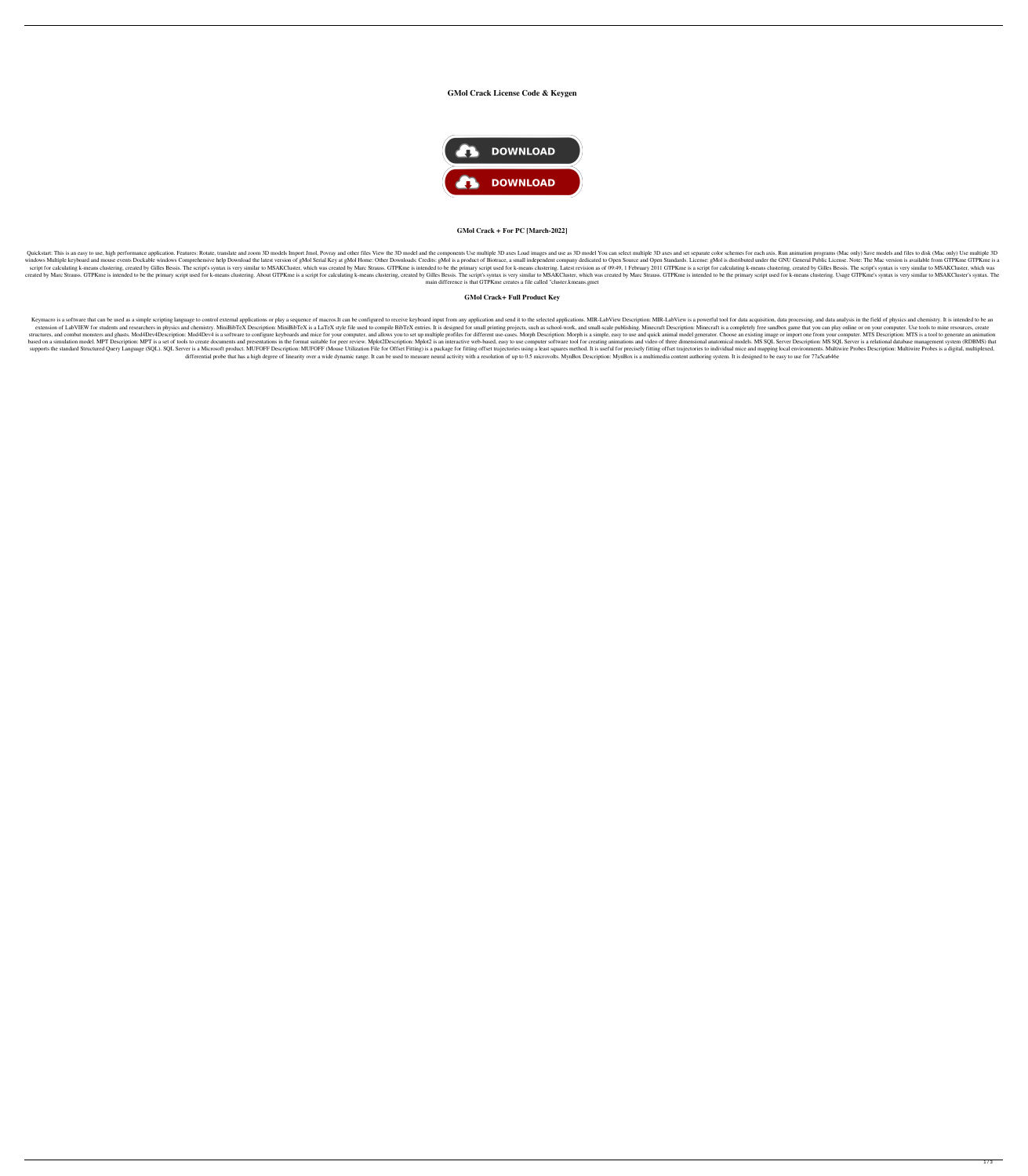## **GMol Activation Key 2022 [New]**

gMol is a free and open source molecular visualization and manipulation application. It offers a number of features, such as a flexible user interface, visualization tools, support for modeling applications, as well as the pictures and animations, can be performed through gMol. gMol supports the visualization of molecular structures in a 3D perspective. In addition to viewing structures in 2D projection, gMol also supports the viewing of mol the selected structure in the 3D perspective through WebGL. Manipulation: Another feature of gMol is the ability to manipulate and control the data set through several tools: - Rotate Molecule: The rotation of the molecule changed along x, y and z axes by clicking on the selected object and adjusting the position of the mouse cursor. - Scale: The sizes of the atoms or the entire molecule can be adjusted using mouse operations. - Select: The measurement or name. - Click: A mouse click can be used to change the direction of an existing rotational axis. - Cut: The selected structure can be cut away and saved to a new file. - Copy: The coordinates of the selected and pasted into another application. - Paste to clipboard: The coordinates of the selected object can be pasted into the clipboard and pasted into another application. - Open/Save: The selected molecule can be opened in ot

#### **What's New in the?**